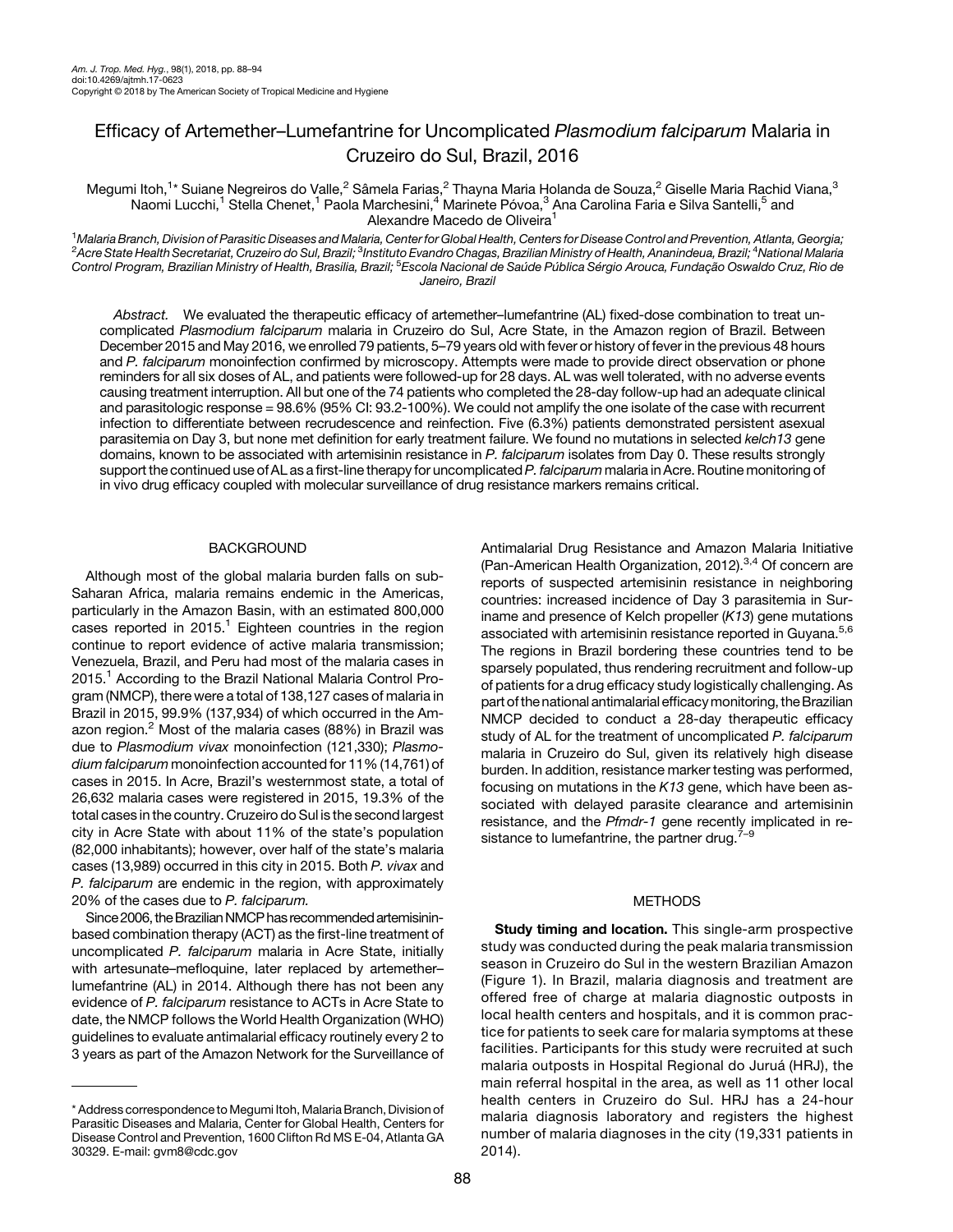<span id="page-1-0"></span>

FIGURE 1. Map of Cruzeiro do Sul, Acre State, Brazil.

Sample size. The minimum sample size needed to detect a 95% efficacy rate with an absolute precision of 5% on each side of this estimate (90–100%) and a confidence interval (CI) of 95% was 73.[10](#page-5-0) Estimating a 10% loss to follow-up in a 28 day period, the final sample size was increased to 81 patients.

Study procedures. Two clinical teams, each comprising a study nurse, a nursing assistant, and a microscopist, were involved in the study. One team was based at the HRJ and the other was a mobile team responsible for enrolling patients from other health centers. The teams were supervised by a study physician based at the HRJ. The protocol for this in vivo study was based on the standard WHO methods for surveillance of antimalarial drug efficacy with modifications for lowtransmission settings. $3,11$  $3,11$  $3,11$  Participants who presented with febrile illness to the aforementioned study sites were approached for recruitment if they had a malaria blood smear positive for P. falciparum monoinfection. Study inclusion criteria were age  $\geq$  5 years, body weight < 120 kg, hemoglobin level  $\geq$  8 g/dL, fever (axillary temperature  $\geq$  37.5°C) or history of fever in the previous 48 hours, parasite density between 250 and 200,000 asexual parasites/μL, and willingness to return to clinic or accept home visits during the 28-day follow-up. Exclusion criteria included presence of malaria danger signs or signs of severe malaria. Pregnant women, those with history of chronic or severe underlying diseases, including malnutrition, as well as those with history of allergy to AL and use of any antimalarial drug in the previous 30 days were also excluded.

After obtaining informed consent, demographic and clinical information was collected using standard clinical report forms. At enrollment, blood was drawn by venous puncture for diagnostic confirmation by microscopy, hemoglobin determination, pregnancy test (for females 10–49 years old), and for preparation of dried blood spots (DBS) on Whatman 903 Protein Saver Cards (Sigma Aldrich, St. Louis, MO).

AL tablets (20 mg artemether/120 mg lumefantrine) used in the study (Lumiter, Macleods Pharmaceuticals, India) were obtained from the Brazilian Ministry of Health stockpiles, which are procured respecting pre-certification processes. Before study initiation, an independent quality assurance evaluation of the AL was ascertained at the Centers for Disease Control and Prevention (CDC) laboratory in Atlanta, U.S., from the lot of drugs used for the study. Three randomly selected tablets from the lot were analyzed for active ingredients by high-performance liquid chromatography (HPLC) as described in the International Pharmacopoeia 4th edition.<sup>[12](#page-6-0)</sup> Briefly, pulverized tablet material was weighed, dissolved in acidified methanol, and sonicated for 20 minutes. A filtered portion was injected into an HPLC system and the components separated using a reverse-phase column and a mobile phase of 65% acetronirile and 35% 0.05 M sodium perchlorate buffer. Detection was accomplished using ultraviolet absorbance. Except for one tablet that contained 114% of artemether active pharmaceutical ingredient (API), all tablets were within the acceptable criteria of 90–110% API.

Treatment with AL was administered with water and cookies following manufacturer's prescribed weight-based twice-daily dosing (5–14 kg: 1 tablet; 15–24 kg: 2 tablets; 25–34 kg: 3 tablets; > 34 kg: 4 tablets) for 3 days. Participants received the first dose of AL under direct observation, and they were observed for 30 minutes after each subsequent dose to monitor for vomiting or other adverse events. Thosewho vomited a dosewere given a second dose and observed for additional 30 minutes. Inability to tolerate the second dose resulted in removal from the study and admission to the hospital for parenteral treatment.

Patients were seen on Day 0 (enrollment), then daily from Days 1 through 3, then on Day 7, and weekly thereafter until Day 28. Patients were also asked to return to clinic if they were ill or had any complaints. During these visits on Days 1 and 2, one of the daily doses of AL was dispensed under direct observation. Effort was made to observe every second daily AL dose as well, but for evening doses occurring after 8 PM, patients were provided the dose to take at home on their own. In such cases, a team member followed up over the phone to remind them before when the dose was due and to remind them to monitor for side effects. The Day 3 visit was conducted as close to 72 hours from the first dose as possible to accurately assess for delayed parasite clearance. At each follow-up visit, the team administered a standard symptom questionnaire and conducted a physical examination, including measurement of axillary temperature and blood was collected by finger prick for thick and thin smears. If patients were found to be parasitemic after Day 3, regardless of symptoms, patients were called back for DBS collection to conduct genotyping. Hemoglobin levels were measured on Days 0, 14, and 28 (Hemocue Inc., Cypress, CA).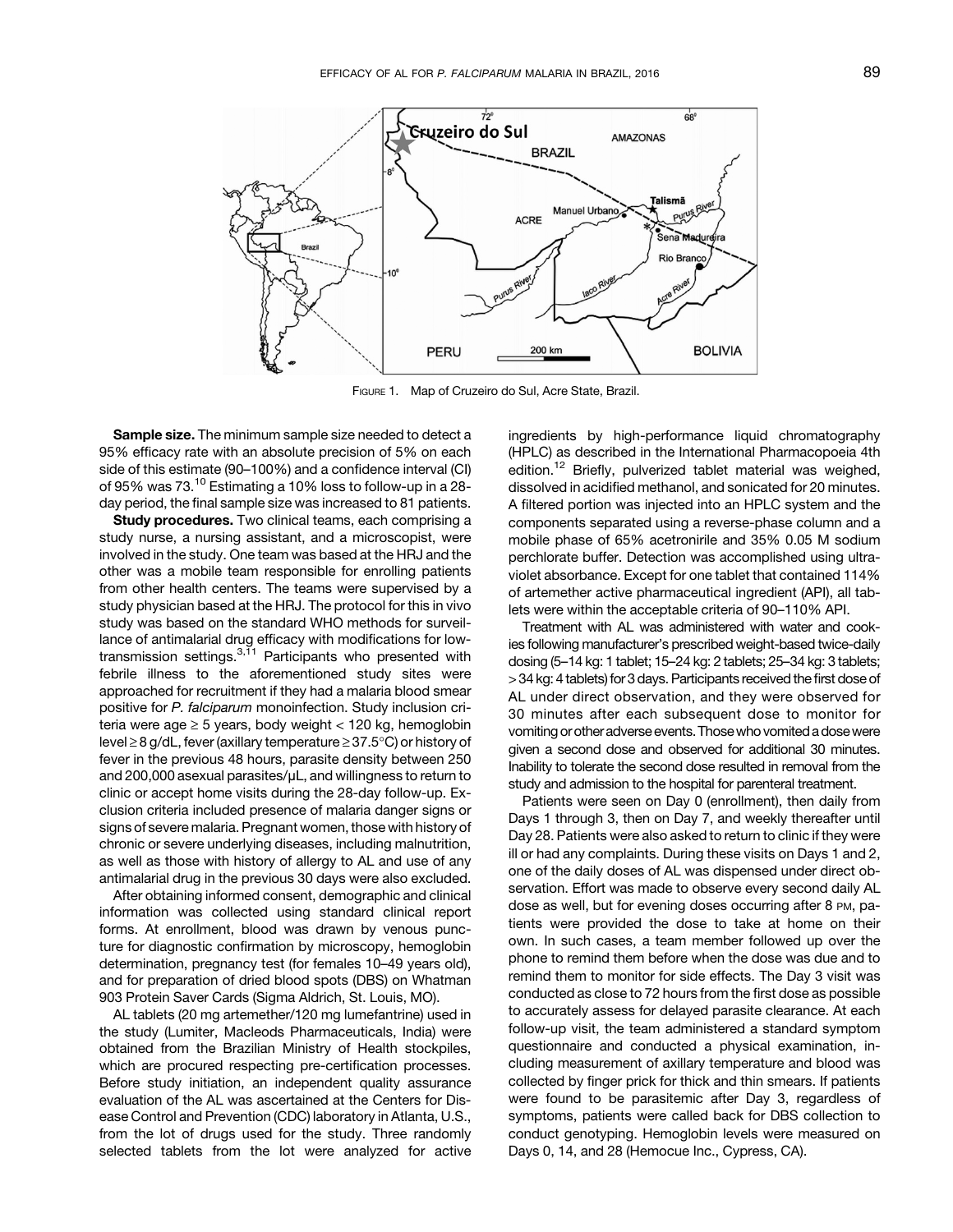On Day 28, all participants received a single low-dose primaquine (15 mg per tablet) for its gametocidal activity against P. falciparum per the following weight-based dosing: 5–14 kg half tablet; 15–24 kg 1 tablet; 25–34 kg, 1 1/2 tablet;  $\ge$  35 kg, 3 tablets. This deviated from the standard Brazil NMCP treatment guidelines, which recommend administering the primaquine on Day 3. However, to evaluate the antimalarial effect of AL alone for the purposes of this study, the primaquine dose was held until the end of follow-up.

Microscopic blood examination. Before study initiation, the study microscopists were trained on appropriate staining and microscopy procedures by expert microscopists from Instituto Evandro Chagas, a Brazilian national public health institute. Slides initially obtained by malaria diagnosis outpost staff were used for screening purposes to identify potential participants with P. falciparum monoinfection. During enrollment, a new study slide (thin and thick smears) was made and stained for 40 minutes using diluted Giemsa stain (1:50, vol/vol). Each study slide was read by one study microscopist on the same day to verify the diagnosis and parasite density. A second microscopist, blinded to the first reading, reviewed the slide within 24 hours. A third microscopist read the smear as a tiebreaker if there was discordance in species determination or if asexual parasite density estimates differed by more than 50%.

Parasite density was measured by counting the number of asexual parasites against 200 white blood cells (WBCs) in the thick smear, based on an estimated WBC count of 6,000 WBC/µL, which was found to be appropriate in the Brazilian Amazon malaria epidemiologic context.<sup>[13](#page-6-0)</sup> If the parasite count was < 100 parasites per 200 WBCs, then counting continued until 500 WBCs. A total of 1,000 WBCs were counted before a blood smear was considered negative. Asexual parasite density was reported as a geometric mean, whereas gametocytemia was reported as arithmetic mean, both as counts per microliter, of the two concordant results.

Study outcomes. The WHO definition of therapeutic re-sponses was used to classify patient outcomes.<sup>[3](#page-5-0)</sup> Early treatment failure (ETF) was defined as having signs of severe malaria on Days 1–3, parasitemia on Day 2 higher than on Day 0, parasitemia on Day 3 with axillary temperature  $\geq$  37.5°C, or parasitemia on Day  $3 \ge 25\%$  of Day 0. Late treatment failure was classified as either late clinical failure (LCF) or late parasitological failure (LPF). LCF was defined as parasitemia in the presence of either danger signs/symptoms of severe malaria or axillary temperature  $\geq 37.5^{\circ}$ C on any day between Day 4 and 28 in patients who did not previously meet criteria for ETF. LPF was defined as presence of parasitemia on any day between Day 7 and 28 in the absence of fever or any criteria for ETF or LCF. Adequate clinical and parasitologic response (ACPR) was defined as absence of parasitemia on Day 28, irrespective of axillary temperature, in patients who did not previously meet any of the criteria for E TF, LCF, or LPF. Participants who met criteria for ETF, LCF, or LPF were removed from further study participation and treated with a rescue regimen (quinine and doxycycline) per the Brazilian malaria treatment guidelines. Loss to follow-up occurred when a participant could not be found despite reasonable efforts to locate him/her at home or work after a missed follow-up visit.

Molecular testing. Molecular confirmation of P. falciparum infection was done using a multiplex Plasmodium sp./P. falciparum photo-induced electron transfer–polymerase chain reaction (PE T-PCR) assays on all Day 0 isolates as previously described[.14](#page-6-0) Paired DBS samples from Day 0 and day of disease recurrence were used to differentiate between reinfection and recrudescence. Seven neutral microsatellite loci spanning six chromosomes (TA1, chromosome 6; poly α, chromosome 4; PfPK2, chromosome 12; TA109, chromosome 6; 2490, chromosome 10; C2M24, chromosome 2; and C3M69, chromosome 3) were used to assess the relatedness of P. falciparum isolates.<sup>[15,16](#page-6-0)</sup> Alleles with a length difference of at least two base pairs were considered different. Paired samples with at least one different microsatellite were considered heterologous haplotypes (i.e., different strains of infection and therefore a reinfection as opposed to a recrudescence).

Drug resistance genotyping was attempted on all Day 0 and day of disease recurrence isolates by analyzing single nucleotide polymorphisms in the Kelch 13 propeller domain (K13, associated with resistance to artemisinin), P. falciparum multidrug-resistant protein-1(Pfmdr-1, associated with resistance to lumefantrine), and P. falciparum chloroquine-resistant (Pfcrt, associated with resistance to chloroquine) genes. The K13 propeller domain was sequenced as recently de-scribed.<sup>[17](#page-6-0)</sup> The Pfmdr-1 gene was genotyped at codons 86, 184, 1042, and 1246, and the Pfcrt gene was amplified and sequenced for codons 72-76 as previously described.<sup>[18](#page-6-0)</sup> Sequencing of the purified PCR products was performed using Big Dye Terminator v3.1 cycle sequencing kit on an iCycler thermal cycler (Bio-Rad, Hercules, CA). The reactions were precipitated in 70% ethanol to clean up dye terminators, rehydrated in 10 μL HiDi formamide, and then sequenced on a 3130xl ABI Genetic Analyzer (Applied Biosystems, Foster City, CA). Sequence analysis was performed using Geneious R7 (Biomatters, Auckland, New Zealand).

Statistical analysis. Patient data were double entered into an EpiInfo 7.2.0.1 (CDC, Atlanta, GA) database and data cleaning and analysis were conducted using SAS version 9.3 (SAS Institute, Cary, NC). The primary efficacy endpoint was the Day 28 uncorrected and PCR-corrected ACPR for perprotocol analysis. For this, the denominator was limited to patients with ACPR or treatment failure and was exclusive of those with loss to follow-up or protocol violation. We also calculated the cumulative success rate, estimated by Kaplan–Meier analysis, considering all participants with any length of follow-up. Patient information collected until the day of censoring, the last day the patient was observed, was included in the analysis.

Ethical considerations. Written informed consent was obtained from each participant as well as permission from a legal guardian for participants under age 18. All minors 7–17 years old provided an age-appropriate written assent. The study was reviewed and approved by the institutional review board at the CDC in Atlanta, GA (protocol 2015-204), and the Fundação Hospital Estadual do Acre (protocol 1.286.464). This study was also registered on [ClinicalTrials.gov](http://ClinicalTrials.gov) (NCT02600767).

#### RESULTS

A total of 131 patients diagnosed with P. falciparum infection at the malaria diagnosis outposts were evaluated for participation from December 2015 through May 2016; 46 did not meet the inclusion criteria ([Figure 2\)](#page-3-0). A total of 85 patients were conditionally enrolled, 42 from HRJ and 43 from other health centers. However, six of these 85 were later excluded based on lack of fever or history of fever (one patient), parasite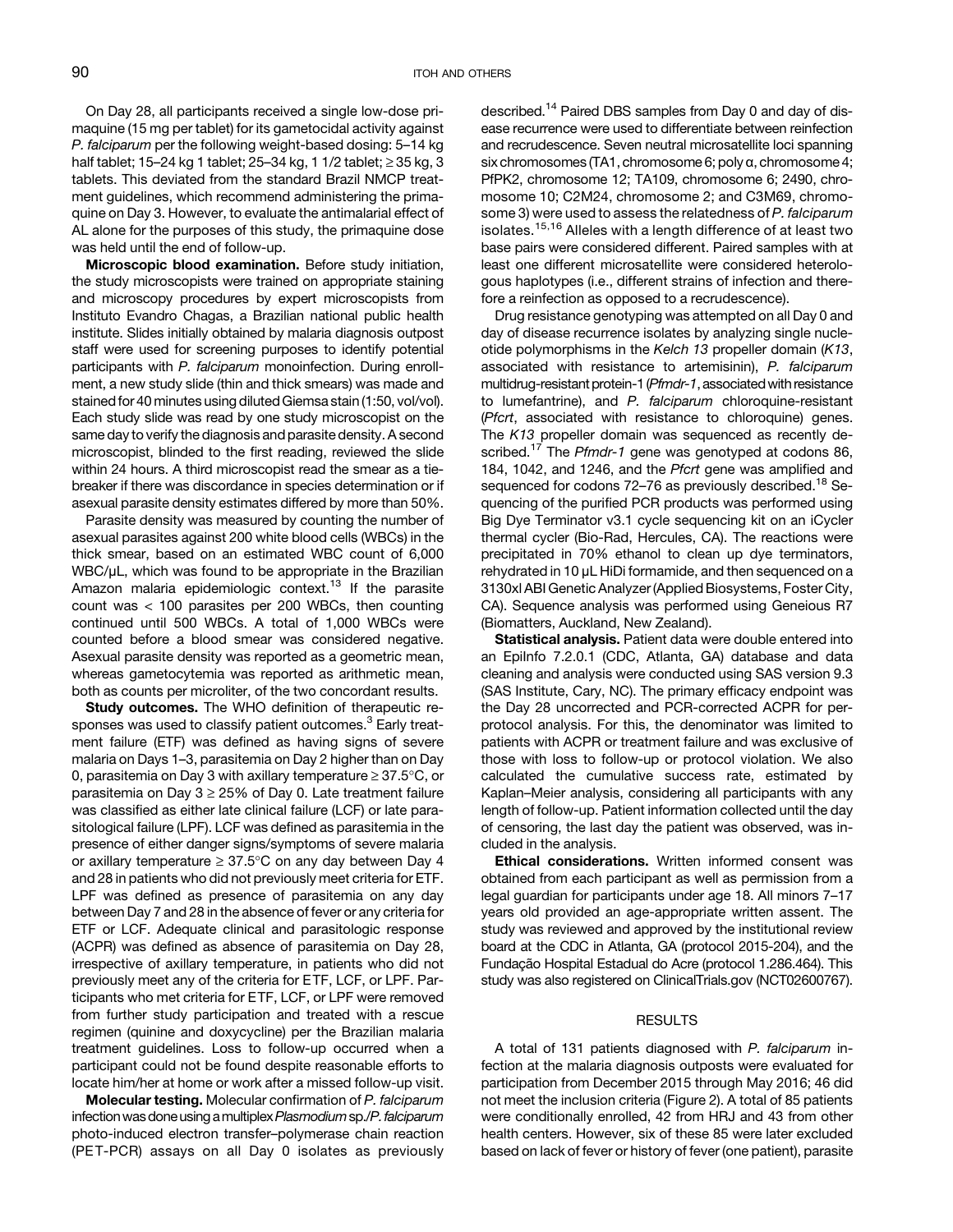<span id="page-3-0"></span>

FIGURE 2. Screening, enrollment, and follow-up of study participants, Cruzeiro do Sul, Brazil.

density  $<$  250 parasites/ $\mu$ L (three), and P. vivax infection (two)—one by microscopy review and the other by PCR confirmation of species. As a result, 79 patients were included in the Kaplan–Meier analysis for calculation of cumulative success rate. In addition, five additional patients were excluded from per-protocol analysis: three (3.8%) because of loss to follow-up, one (1.3%) presented with P. vivax infection onDay 28, and one (1.3%) with a positive pregnancy test onDay 21. In the end, 74 participants completed Day 28 follow-up.

Patient characteristics at enrollment are shown in Table 1. The median age of participants was 30 years (range: 5–79); 42 (53.2%) patients were male. The mean weight of the participants was 62.9 kg (standard deviation 17.9). The geometric mean asexual parasitemia on Day 0 was 3,918 parasites/μL. The arithmetic mean gametocitemia on Day 0 was 95.4 gametoctes/μL, with 19 (24.1%) of the participants having gametocites. On subsequent days, 13 (16.5%), 11 (13.9%), and 7 (8.9%) participants had gametocites on Days 2, 3, and 7, respectively (Table 2). No participant had any gametocites on

Participant characteristics at study enrollment (Day 0), Cruzeiro do Sul  $(N = 79)$ 

| Characteristic                                                 | Value                       |
|----------------------------------------------------------------|-----------------------------|
| Age, years (median, range)                                     | $30(5 - 79)$                |
| Male, $n$ $(\%)$                                               | 42 (53.2%)                  |
| Weight (kg) (mean, SD)                                         | 62.9 (17.9)                 |
| Asexual parasite density<br>(parasites/µL) (geometric          | 3,918.4 (272-14,068, 398.6) |
| mean, range, geometric SD)                                     |                             |
| Percentage of patients with<br>gametocites                     | 24.1%                       |
| Gametocitemia (gametocites/µL)<br>(arithmetic mean, range, SD) | 95.4 (11.5-608, 31.9)       |

Days 14 and 21, and two participants (2.5%) had gametocites on Day 28, one with 87.5 gametocites/μL and another with 5.5 gametocites/μL. In 35 separate occasions (6% of all microscopy reads) during the 28-day follow-up of the study, a third microscopy read was needed to serve as a tie-breaker due to discordance in asexual parasite density by over 50%.

Clinical presentation. The median duration of fever at time of enrollment was 3 days (range: 1–15 days) [\(Table 3](#page-4-0)). Seventeen (21.5%) patients had a documented temperature  $\geq$  37.5°C on the Day 0 visit, but only two (2.5%) still had documented fever at the Day 1 follow-up visit. The most common clinical complaint on Day 0 was headache with 71 (89.9%) reporting this symptom, and 16 reported it on Day 7. The second and third most common symptoms on Day 0 were body aches (41.8%) and stomachache (6.3%). The mean hemoglobin levels were 13.6, 12.8, and 13.3 g/dL on Days 0, 14, and 28, respectively.

Safety and tolerability. Overall, both AL and primaquine were well tolerated by the participants. There were no serious adverse events reported with either medication. No patient required re-dosing because of vomiting. Ten patients (12.7%) reported rash or itchiness, but these episodes were selflimited and clinically assessed to be unrelated to AL by the

TABLE 2 Gametocitemia by day of follow-up, Cruzeiro do Sul ( $N = 79$ )

| Treatment day | Number of patients<br>with gametocites (%) | Mean arithmetic<br>qametocitemia (gametocites/µL) (SD) |
|---------------|--------------------------------------------|--------------------------------------------------------|
| Day 2         | 13(16.5)                                   | 34.5 (74.6)                                            |
| Day 3         | 11 (13.9)                                  | 30.3(36.1)                                             |
| Day 7         | 7(8.9)                                     | 22.9 (19.9)                                            |
| Day 14        |                                            | n/a                                                    |
| Day 21        | O                                          | n/a                                                    |
| Day 28        | 2(2.5)                                     | 46.5 (58.0)                                            |

n/a = not applicable.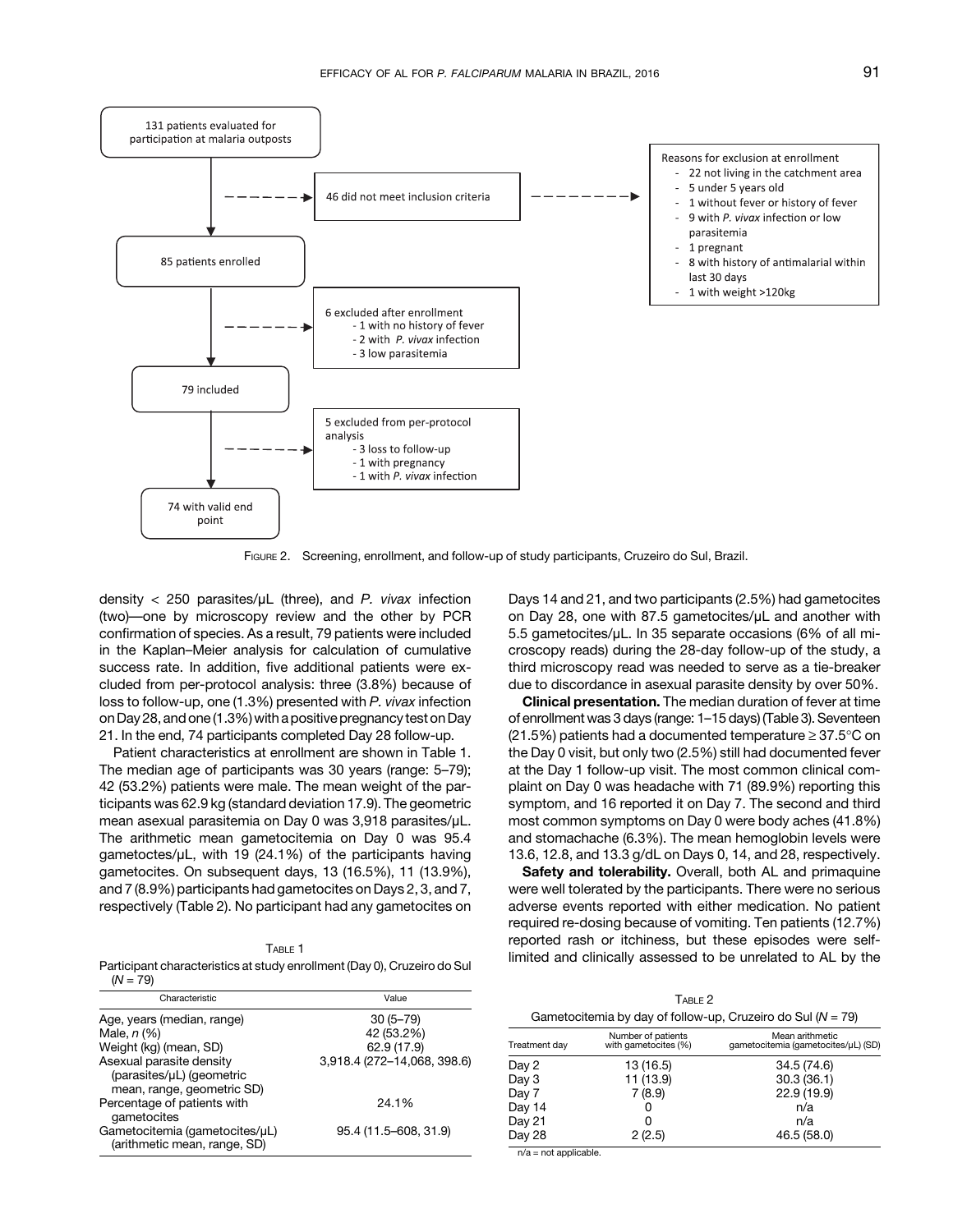<span id="page-4-0"></span>TABLE 3 Patient clinical characteristics, Cruzeiro do Sul ( $N = 79$ )

| Clinical or laboratory characteristic                                                     | Value                                                                |
|-------------------------------------------------------------------------------------------|----------------------------------------------------------------------|
| Mean duration of fever at time<br>of enrollment (range)<br>Common clinical complaints (%) | $3$ days (1-15 days)                                                 |
| Day 0 $(N = 79)$                                                                          | Headache 71 (89.9), body<br>aches 33 (41.8), stomach<br>ache 5 (6.3) |
| Day 7 $(N = 78)$                                                                          | Headache 16 (20.5), body<br>aches 0, stomach<br>ache 3 (3.8)         |
| Mean hemoglobin (g/dL) (SD)                                                               |                                                                      |
| Day 0                                                                                     | 13.6(1.9)                                                            |
| Day 14                                                                                    | 12.8(1.4)                                                            |
| Day 28                                                                                    | 13.3(1.4)                                                            |
| Number of patients                                                                        |                                                                      |
| with anemia (Hb $\leq$ 11.0 g/dL) (%)                                                     |                                                                      |
| Day 0                                                                                     | 7(8.9)                                                               |
| Day 14                                                                                    | 11 (13.9)                                                            |
| Day 28                                                                                    | 8(10.1)                                                              |

study physician. No patient required discontinuation of medication because of side effects.

**Treatment efficacy.** On Day 3, five participants (6%, 95%) CI: 1.9–13.2%) had persistent parasitemia with geometric mean asexual parasite density of 16.8 parasites/μL (range: 4–28.8 parasites/μL). These patients did not have any notable clinical symptoms and did not meet criteria for ETF because they were not febrile and did not have parasitemia  $\geq$  25% of Day 0. Of note, the median total dose among those with delayed clearance on Day 3 was 8.4 mg/kg for the artemether component and 50.4 mg/kg for the lumefantrine component, which was comparable with the median total AL dose among all patients, which was 8.0 mg/kg for artemether (range: 4.7–15 mg/kg) and 48.2 mg/kg for lumefantrine (range: 28.2–90 mg/kg).

There was one patient who presented with new-onset fever on Day 28 who had LCF with low P. falciparum asexual parasitemia (mean: 11 parasites/μL) confirmed independently by three microscopists. However, repeated attempts at PCR amplification for P. falciparum were negative, so microsatellite genotyping could not be performed to differentiate between recrudescence and reinfection. As such, this patient was considered a case of LCF for uncorrected analysis, but was excluded from PCR-corrected analysis per WHO guidelines.<sup>3</sup> Thus, the ACPR was 98.6% (95% CI: 93.2–100%) in uncorrected analysis and 100% (95% CI: 95.4–100%) in PCR-corrected analysis for both per-protocol and Kaplan–Meier analyses.

Resistance markers. Our findings showed no mutations in the K13 gene in the 72 isolates from Day 0 that were successfully sequenced for this gene. All of the Day 0 isolates sequenced for the Pfcrt gene associated with chloroquine resistance harbored the mutant SVMNT haplotype (77 out of 77 typed isolates), which has been previously reported in 100% of isolates from Brazil.<sup>[19](#page-6-0)</sup> For the *pfmdr1*-gene, isolates that were successfully sequenced harbored the Y184F (68/ 68), S1034C (71/71), N1042D (71/71), and D1246Y (71/71) mutations.

## **DISCUSSION**

AL remains highly efficacious for the treatment of uncomplicated P. falciparum malaria in Cruzeiro do Sul, with Day 28 uncorrected APCR of 98.7% and 100% after PCR correction. This finding is consistent with previous treatment efficacy studies in the Brazilian Amazon and surrounding countries, which showed continued effectiveness of ACTs.[20](#page-6-0)–[22](#page-6-0) Of concern, however, is the higher-than-expected prevalence of Day 3 parasitemia in five (6.3%) participants, although no K13 mutation was detected in our population.

The significance of Day 3 parasitemia prevalence in detecting parasite resistance to artemisinin depends on factors such as level of initial parasitemia, timing of sampling, sample size, and the efficacy of the partner drug. $^{23}$  $^{23}$  $^{23}$  To ensure precise timing of Day 3 clearance, our study team conducted the Day 3 follow-up exactly 72–74 hours after the first dose of AL. Although the clinical teams attempted to provide directly observed therapy of all AL doses, they were unable to observe evening doses that occurred after 8 PM as home visits were logistically challenging at night. In these cases, phone calls served in lieu of direct observation, so adherence could not be assured for these doses, which may have resulted in suboptimal drug intake and delayed parasite clearance. Of the five patients with Day 3 parasitemia, two had direct observation of the evening doses and three had phone reminders. It should also be noted that the presence of Day 3 parasitemia had no correlation with lower dose per weight. Other factors could have affected drug levels, such as decreased drug absorption. We did not measure plasma drug or metabolite levels; thus, we do not have pharmacodynamic data to correlate with parasite clearance phenotype. Last, we also did not measure the parasite clearance time, which is the gold standard for measuring efficacy of the artemisinin component. As such, although we observed higher-than-expected prevalence of Day 3 parasitemia, we cannot definitively conclude there was reduced efficacy.

Experience from the Greater Mekong Subregion of Southeast Asia, where artemisinin resistance and K13 mutations are widespread, showed that although Day 3 parasitemia > 3% is worrisome, it does not rule in presence of resistance.<sup>[23](#page-6-0)</sup> Rather, it is an indication that additional studies are needed to further understand and characterize artemisinin resistance, such as focused artemisinin monotherapy trials complemented by genetic testing for  $K13$  mutations, as recommended by the Technical Expert Group on Drug Efficacy and Response.<sup>[24](#page-6-0)</sup> Currently, the WHO recommendation is to use a threshold of  $\geq$  10% Day 3 parasitemia before artemisinin resistance is suspected.<sup>[25](#page-6-0)</sup> However, although this 10% threshold may be useful in Southeast Asia, $2^6$  a lower threshold of 5% has been suggested to be more sensitive in a higher-transmission area such as sub-Saharan Africa to detect delayed parasite clearance and artemisinin resistance at an early stage.<sup>[27](#page-6-0)</sup>

Despite the prevalence of delayed parasite clearance on Day 3 observed in our study, no drug policy changes are warranted in Cruzeiro do Sul at this time per the current WHO recommendations. Delayed parasite clearance has been shown to be significantly associated with K13 mutation, although this relationship is not always well-defined.<sup>[23,28](#page-6-0)</sup> Although K13 has been a reliable marker for artemisinin resistance in Southeast Asia, it is unclear if there are other genes associated with resistance in other regions. Thus, continued monitoring of in vivo AL efficacy to assess the prevalence of Day 3 positivity over time,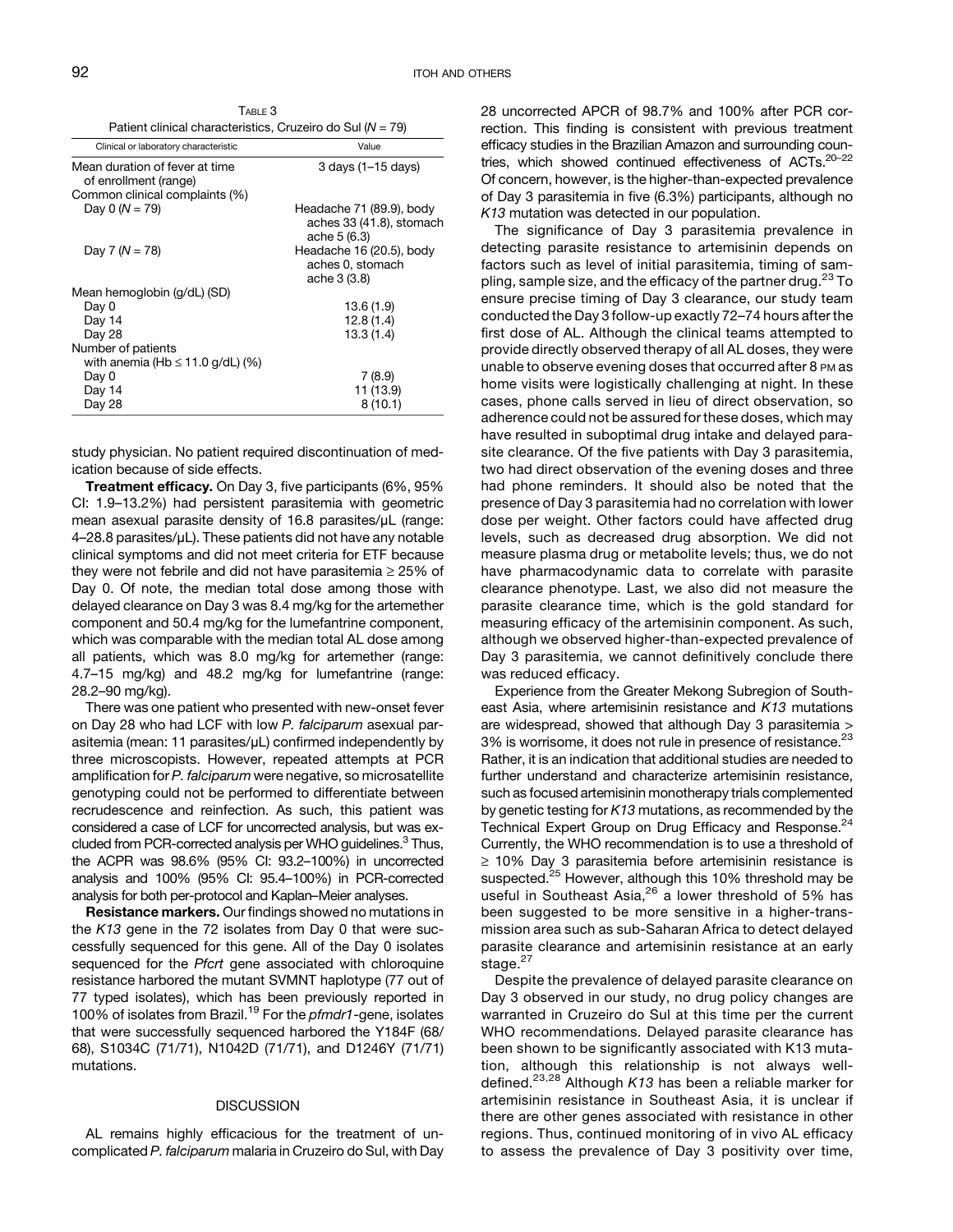<span id="page-5-0"></span>coupled with molecular surveillance of mutations in the K13 gene and other relevant genes associated with resistance to the partner drug, are critical in guiding antimalarial drug policy in Brazil and beyond. Our study showed the K13 gene from Day 0 samples were all wild type, which is reassuring considering the prevalence of Day 3 positivity. Mutations in the pfcrt and pfmdr1-genes were fixed as previously demonstrated in isolates from this region.<sup>[29](#page-6-0)</sup> The N86F184D1246 haplotype was recently implicated as a marker of lumefantrine failure,<sup>[30](#page-6-0)</sup> but we did not observe this haplotype in our study samples that mostly harbored the mutant 1246Y. Continued monitoring of molecular markers of resistance, together with in vivo efficacy studies in this region, is necessary.

Our study results were limited by the inability to classify the one case of LCF as either recrudescence or reinfection by microsatellite genotyping. It is unclear if this case of LCF truly represented treatment failure because repeated attempts to amplify the isolate were unsuccessful. This situation could have been explained by a false-positive microscopy reading, although our study microscopists were highly experienced and three independent microscopists confirmed the presence of low-level P. falciparum parasitemia (mean asexual parasite density of 11 parasites/μL, which is equivalent to approximately one parasite per 500 leukocytes) in a patient with recurrence of fever at the Day 28 visit. The negative PCR result may also reflect limitations in molecular testing, such as problems with DNA extraction from filter paper or the PCR amplification.

We observed that 10% of patients remained anemic on Day 28 despite a complete cure from malaria. Although the pathophysiology of anemia with P. falciparum infection is complex and multifactorial, it is possible that some patients had other underlying reasons for anemia such as from poor nutrition or iron deficiency. Without knowing the baseline prevalence of anemia in this population, it is difficult to comment on the impact of P. falciparum infection on the hemoglobin levels.

One of the challenges of conducting an in vivo efficacy study in the Americas is the low endemicity of malaria in the region, which makes patient enrollment difficult, especially for P. falciparum, which account for less than 20% of all malaria cases. To meet the desired sample size for our study within the peak transmission season, we increased the number of health facilities in the study, which made follow-up visits more logistically challenging, but nonetheless possible. The study staff received intensive training prior to study initiation to standardize practices and patient follow-up. To decrease noncompliance, follow-up visits were scheduled such that the nurses and nurse assistants could provide directly observed therapy or phone followup. The challenges associated with low endemicity often pose barriers for successful in vivo studies, but our study demonstrated their feasibility.

The continued efficacy of AL in Cruzeiro do Sul warrants its use as first-line therapy for uncomplicated P. falciparum malaria. However, close in vivo monitoring and molecular surveillance of mutations in genes associated with artemisinin (K13) and partners drug resistance in the region are imperative given the higher-than-expected prevalence of delayed parasite clearance seen in our study, raising concern for potential artemisinin resistance.

Received August 4, 2017. Accepted for publication September 25, 2017.

Published online November 6, 2017.

Acknowledgments: We would like to thank the Ministry of Health of Brazil and the Acre State Health Secretariat for their support for this evaluation, and all the patients and their caregivers who participated. We are indebted to the study team, especially to Simone Daniel, José Maria de Souza do Nascimento, José Mário Veloso Peres, Luciana Silva-Flannery, Francisca Ingrid de Souza Conceição, Michael Green, and Venkatachalam Udhayakumar for their assistance with implementation and sample processing.

Financial support: Funding for this evaluation was partially provided by the U.S. Agency for International Development (USAID) through the Amazon Malaria Initiative (AMI). Stella M. Chenet was supported by the American Society of Microbiology/CDC Postdoctoral Fellowship. The funding sources for this study had no role in study design, data collection, analysis, or interpretation. The opinions expressed herein are those of the authors and do not necessarily reflect the views of the USAID or the US Centers for Disease Control and Prevention (CDC).

Authors' addresses: Megumi Itoh, Naomi Lucchi, Stella Chenet, and Alexandre Macedo de Oliveira, Malaria Branch, Division of Parasitic Diseases and Malaria, Center for Global Health, Centers for Disease Control and Prevention, Atlanta, GA, E-mails: [gvm8@cdc.gov](mailto:gvm8@cdc.gov), [frd9@cdc.](mailto:frd9@cdc.gov) [gov](mailto:frd9@cdc.gov), [chenetstella@gmail.com,](mailto:chenetstella@gmail.com) and [acq7@cdc.gov.](mailto:acq7@cdc.gov) Suiane Negreiros do Valle, Samela Farias, and Thayna Maria Holanda de Souza, Acre State ˆ Health Secretariat, Cruzeiro do Sul, Brazil, E-mails: [omsvalle@hotmail.](mailto:omsvalle@hotmail.com) [com,](mailto:omsvalle@hotmail.com) [enfsamela@gmail.com,](mailto:enfsamela@gmail.com) and [thayna.souza21@gmail.com](mailto:thayna.souza21@gmail.com). Giselle Maria Rachid Viana and Marinete Póvoa, Instituto Evandro Chagas, Brazilian Ministry of Health, Ananindeua, Brazil, E-mails: [giselleviana@](mailto:giselleviana@iec.pa.gov.br) [iec.pa.gov.br](mailto:giselleviana@iec.pa.gov.br) and [povoamm@gmail.com.](mailto:povoamm@gmail.com) Paola Marchesini, National Malaria Control Program, Brazilian Ministry of Health, Brasilia, Brazil, E-mail: [paola.b.marchesini@gmail.com](mailto:paola.b.marchesini@gmail.com). Ana Carolina Faria e Silva Santelli, Escola Nacional de Saúde Pública Sérgio Arouca, Fundação Oswaldo Cruz, Rio de Janeiro, Brazil, E-mail: [ana.santelli@saude.gov.br.](mailto:ana.santelli@saude.gov.br)

## **REFERENCES**

- 1. World Health Organization, 2008. World Malaria Report. Geneva, Switzerland: World Health Organization.
- 2. Casos de Malária por mês e espécie parasitária Brasil 2015–2016: Brazil National Malaria Control Program. 2016.
- 3. Fernandes RC, Medina-Acosta E, 2009. Disseminated BCG disease and the full contraindication to BCG vaccination for children exposed to and/or infected by HIV. Int J Tuberc Lung Dis 13: 1188–1189, author reply 1189–1190.
- 4. PAHO, 2011. Strategic Orientation Document on Monitoring the Efficacy and Resistance to Antimalarials in the Current Epidemiological Context. Available at: [http://www.paho.org/](http://www.paho.org/hq/index.php?option&tnqh_x003D;com_topics&tnqh_x0026;view&tnqh_x003D;readall&tnqh_x0026;cid&tnqh_x003D;5525&tnqh_x0026;Itemid&tnqh_x003D;40757&tnqh_x0026;lang&tnqh_x003D;en) [hq/index.php?option=com\\_topics&view=readall&cid=5525&](http://www.paho.org/hq/index.php?option&tnqh_x003D;com_topics&tnqh_x0026;view&tnqh_x003D;readall&tnqh_x0026;cid&tnqh_x003D;5525&tnqh_x0026;Itemid&tnqh_x003D;40757&tnqh_x0026;lang&tnqh_x003D;en) [Itemid=40757&lang=en.](http://www.paho.org/hq/index.php?option&tnqh_x003D;com_topics&tnqh_x0026;view&tnqh_x003D;readall&tnqh_x0026;cid&tnqh_x003D;5525&tnqh_x0026;Itemid&tnqh_x003D;40757&tnqh_x0026;lang&tnqh_x003D;en) Accessed October 20, 2017.
- 5. Vreden SG, Jitan JK, Bansie RD, Adhin MR, 2013. Evidence of an increased incidence of day 3 parasitaemia in Suriname: an indicator of the emerging resistance of Plasmodium falciparum to artemether. Mem Inst Oswaldo Cruz 108: 968–973.
- 6. Chenet SM et al., 2016. Independent emergence of the Plasmodium falciparum kelch propeller domain mutant allele C580Y in Guyana. J Infect Dis 213: 1472–1475.
- 7. Ariey F et al., 2014. A molecular marker of artemisinin-resistant Plasmodium falciparum malaria. Nature 505: 50–55.
- 8. Ashley EA et al., Tracking Resistance to Artemisinin Collaboration, 2014. Spread of artemisinin resistance in Plasmodium falciparum malaria. N Engl J Med 371: 411–423.
- 9. Sidhu AB, Uhlemann AC, Valderramos SG, Valderramos JC, Krishna S, Fidock DA, 2006. Decreasing pfmdr1 copy number in Plasmodium falciparum malaria heightens susceptibility to mefloquine, lumefantrine, halofantrine, quinine, and artemisinin. J Infect Dis 194: 528–535.
- 10. Lwanga SK, Lemeshow S, 1991. Sample Size Determination in Health Studies: A Practical Manual. Available at: [http://apps.who.int/](http://apps.who.int/iris/bitstream/10665/40062/1/9241544058_%28p1-p22%29.pdf) [iris/bitstream/10665/40062/1/9241544058\\_%28p1-p22%29.pdf](http://apps.who.int/iris/bitstream/10665/40062/1/9241544058_%28p1-p22%29.pdf).
- 11. PAHO, 2003. Resistance to Antimalarials. Available at: [http://](http://www.paho.org/hq/index.php?option&tnqh_x003D;com_content&tnqh_x0026;view&tnqh_x003D;article&tnqh_x0026;id&tnqh_x003D;2405%3Aresistance-antimalarials&tnqh_x0026;catid&tnqh_x003D;1233%3Amalaria-program&tnqh_x0026;Itemid&tnqh_x003D;1912&tnqh_x0026;lang&tnqh_x003D;en) [www.paho.org/hq/index.php?option=com\\_content&view=](http://www.paho.org/hq/index.php?option&tnqh_x003D;com_content&tnqh_x0026;view&tnqh_x003D;article&tnqh_x0026;id&tnqh_x003D;2405%3Aresistance-antimalarials&tnqh_x0026;catid&tnqh_x003D;1233%3Amalaria-program&tnqh_x0026;Itemid&tnqh_x003D;1912&tnqh_x0026;lang&tnqh_x003D;en)